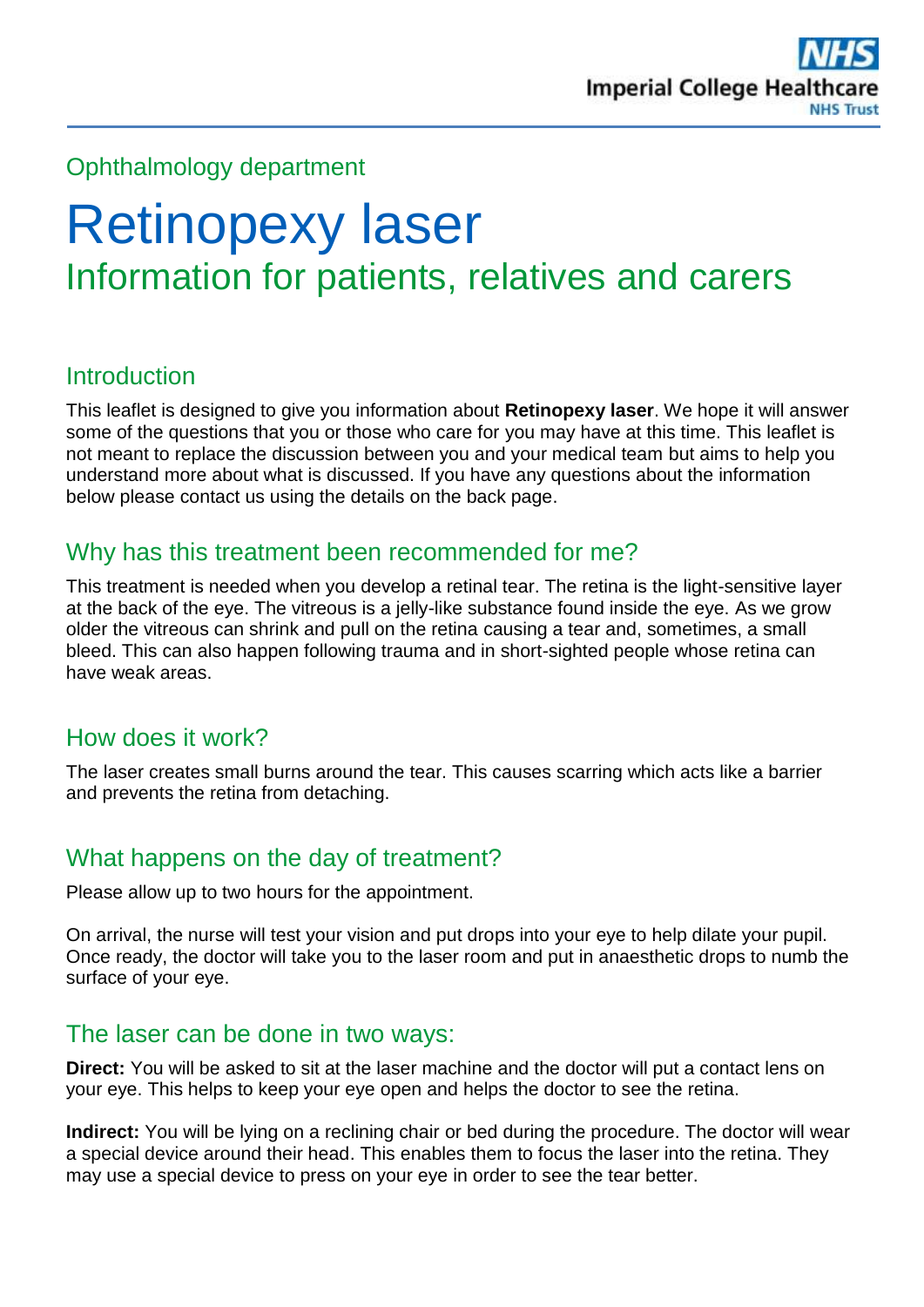You will see several bright flashes of light during the treatment. You must remain still during the procedure. The procedure can take 10 to 15 minutes.

## Does it hurt?

The laser is quite intense and can cause sharp or stabbing pain. Some people just feel a dull ache or discomfort. Do not be anxious about this; it just means the laser is working. If you want the doctor to stop at any time, please tap the table. It may be helpful if you take some pain relief medication such as paracetamol before the procedure.

## What happens afterwards?

Your vision may be blurred for some time following the laser. It may be helpful to wear dark glasses after the laser. You should not drive or operate machinery on the day of treatment. No special precautions need to be taken.

## What are the side effects of this treatment?

- Spots in the vision
- Pain or discomfort
- Redness of the eye; this usually settles down in a few days
- Bleeding is rare and temporary if it occurs
- Accidental laser to the centre of the eye
- A membrane may develop in the centre of the eye; this is not very common and usually occurs a long time after treatment.
- Progression; occasionally, the laser will not be enough to prevent a retinal detachment. In this case, you will need surgery

# What happens if I don't have treatment?

Fluid from the eye can enter through the tear and pass underneath the retina, causing the retina to detach. If this happens your vision will be reduced and you will need urgent surgery to re-attach the retina.

# What should I look out for at home?

Please return to the emergency department at the Western Eye you Hospital if you experience any of the following symptoms:

- shadow in front of the eye
- lots of flashes of light
- new 'floaters'